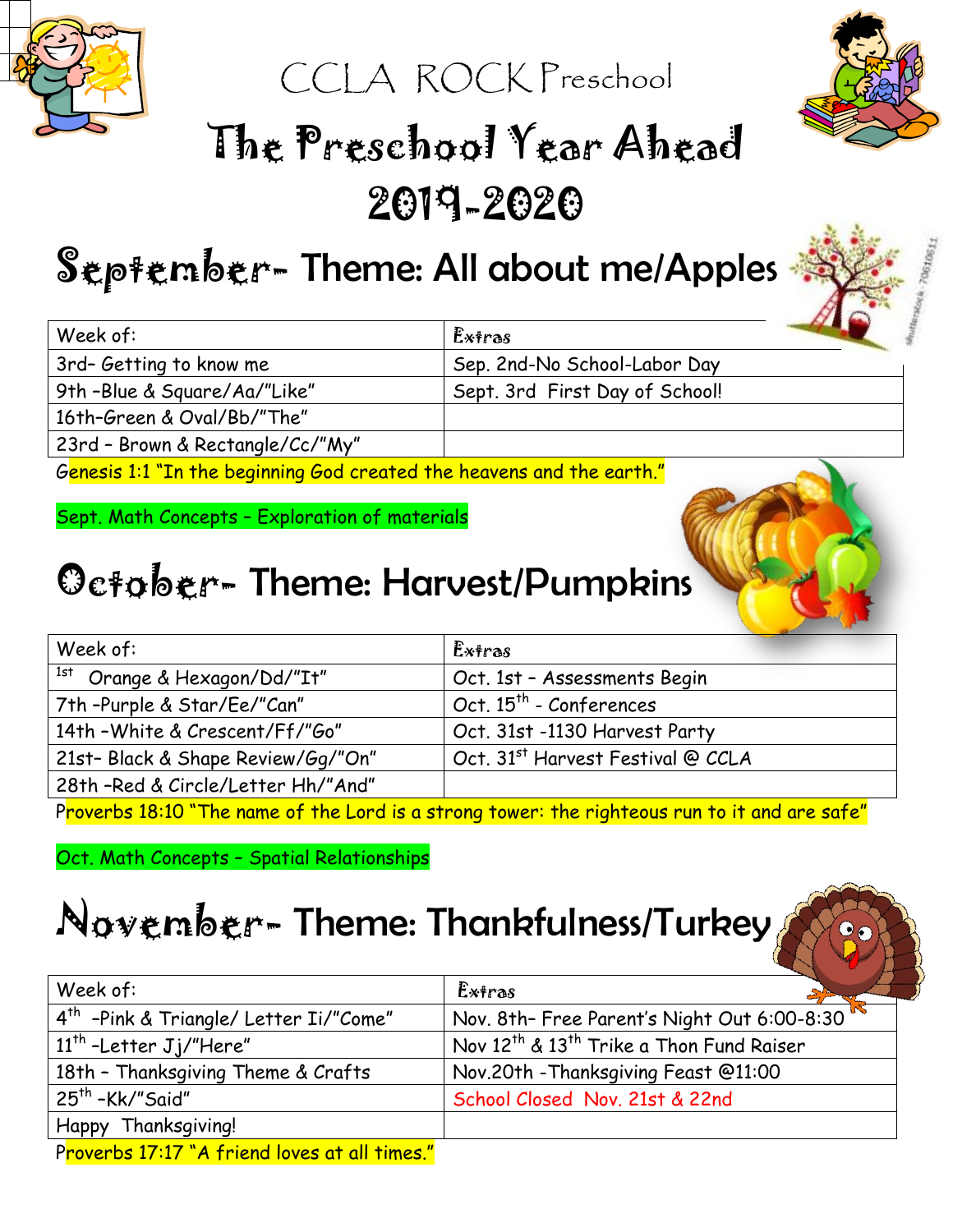### December-Theme: Christmas

| Week of:                        | Extras                                                             |
|---------------------------------|--------------------------------------------------------------------|
| 2nd - Letter Ll /"Have"         |                                                                    |
| 9th-Letter Mm/"Said"            |                                                                    |
| 16th - Christmas Theme & Crafts | Preschool Performance @CCLA -TBD                                   |
| 23rd - Letter Nn/"Little        | Dec. 23rd - Christmas Party @11:30 am                              |
| $30th$ - Letter Oo/"Are"*       | School Closed Dec. -24 <sup>th</sup> , 25 <sup>th</sup> & Jan. 1st |

James 1:17 "Every good and perfect gift is from above."

Dec. Math Concepts - Patterning

### January- Theme: Winter

|                         |              |                                     | - 550 - 750 |
|-------------------------|--------------|-------------------------------------|-------------|
| Week of:                | *Sight Words | Extras                              |             |
|                         |              | TBD - Snow Play Days $\circledcirc$ |             |
| $6th$ -Letter Pp /"Me"  |              |                                     |             |
| $13th$ - Letter Qq/"Is" |              |                                     |             |
| 20th - Letter Rr/"You"  |              |                                     |             |
| 27th- Letter Ss /*the   |              |                                     |             |

Proverbs 3:5 "Trust in the Lord with all your heart and lean not on your own understanding"

Jan. Math Concepts :One to One Correspondence

### February- Theme: Love/Winter Animals

| Week of:                                                                                                              | *Sight Words | Extras                                                   |  |
|-----------------------------------------------------------------------------------------------------------------------|--------------|----------------------------------------------------------|--|
| 3rd - Letter Tt /'Yes"                                                                                                |              |                                                          |  |
| 10th-Letter Uu/"No"                                                                                                   |              | Feb. 7 <sup>th</sup> @ 6pm-8:30 - Free Parent Date Night |  |
|                                                                                                                       |              | (weather permitting)                                     |  |
| 17th - Letter Vv/"Cat"                                                                                                |              | Feb. 14 @ 11:30am Valentine's Day Party                  |  |
| $24^{th}$<br>- Letter Ww /"Dog"                                                                                       |              |                                                          |  |
| <u>Fisher Sachul in Italian in the sale of the same of the same of the same of the same of the same of the same o</u> |              |                                                          |  |

Ephesians 3:18 "How wide and long and high and deep is the love of Christ."

Feb. Math Concepts - Ordering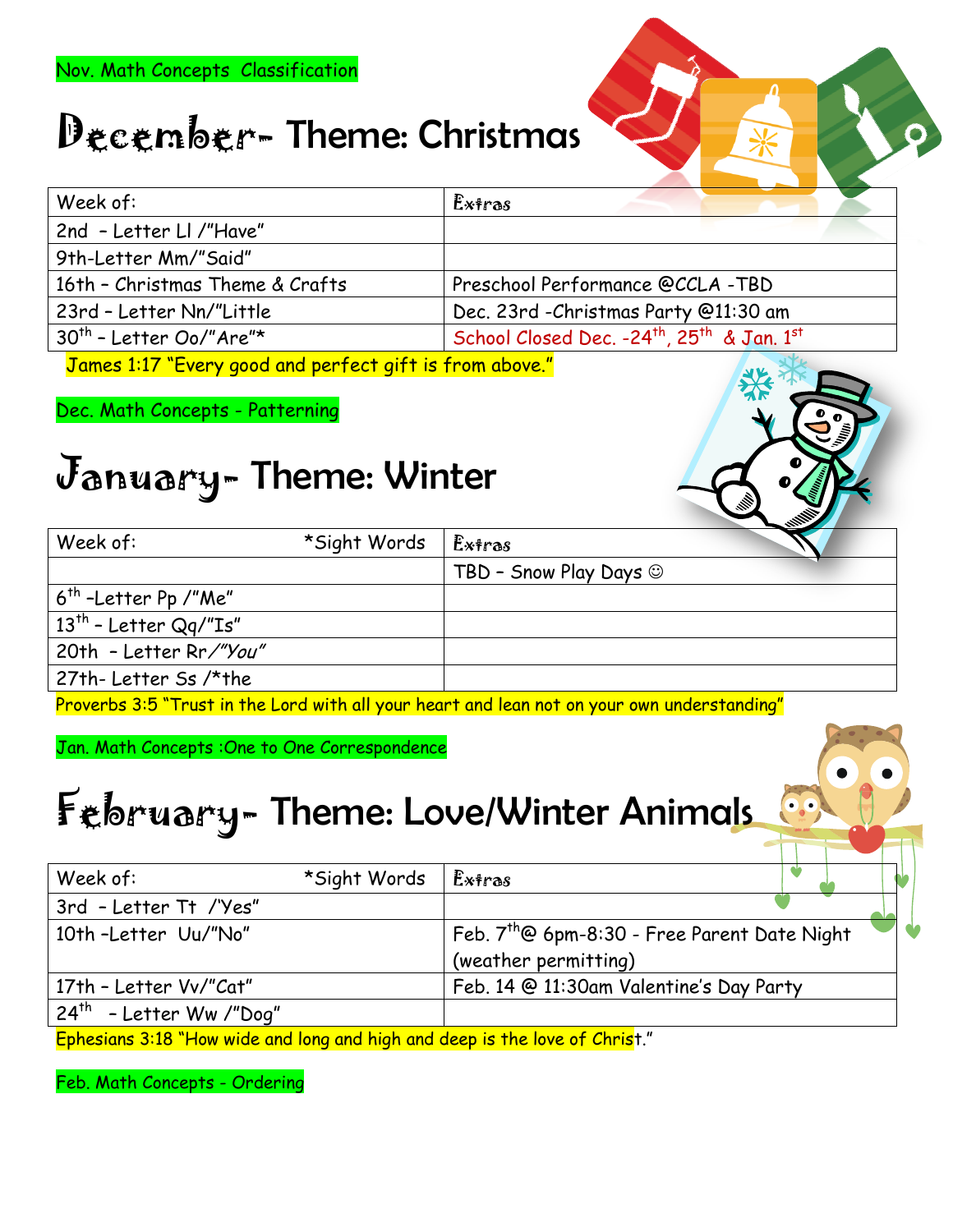#### March-Theme: Community Helpers:

| Week of:                          | *Sight Words | *Sees Candy Fundraiser 1 <sup>st</sup> – 16th |
|-----------------------------------|--------------|-----------------------------------------------|
| 2nd - Letter Xx/"Help"            |              | TBD - Visit from Sherriff (& police car!)     |
| . 9 <sup>th</sup> -Letter Yy/"In" |              | TBD - Visit from Fire station (& firetruck!)  |
| 16th - Letter Zz/"Where"          |              |                                               |
| 23rd - Letter Review/"Make"       |              |                                               |

Hebrews 13:16 "And do not forget to do good and to share with others, for with such sacrifices God is pleased"

March Math Concepts – Numeration 1-5 , plus 0

### April- Theme: Easter/Flowers/Fairy Tales



| Week of:                                                       | *Sight Words | $E^*$ Extras                                                   |
|----------------------------------------------------------------|--------------|----------------------------------------------------------------|
| 30 <sup>th</sup> -3rd - Letter Review/"Look"                   |              | 9 <sup>th</sup> and 10 <sup>th</sup> Big Bad Wolf STEM Project |
| 6th -Letter Review/"See"                                       |              |                                                                |
| 13th - Letter Review/"We"                                      |              |                                                                |
| 20th - Letter Review/"Big"                                     |              |                                                                |
| 27th Letter Reveiw/"Up"                                        |              | April 27 <sup>th</sup> Spring Assessments Begin                |
| Phillipians 2:14 "Do everything without arguing or complaining |              |                                                                |

April Math Concepts - Shapes"

### May- Theme: Spring/Growth/Butterflies

| Week of:                                                     | <b>Extras GRADUATION PREP!</b>                  |
|--------------------------------------------------------------|-------------------------------------------------|
| 4 <sup>th</sup> -Mother's Day Projects *Sight Word           | May 8 <sup>th</sup> 11:30 am Mother's Day Tea   |
| Review*                                                      |                                                 |
| 11 <sup>th</sup> -Spring Vegetable Planting*Sight            | 13 <sup>th</sup> Conferences                    |
| Word/Alphabet/Math Review*                                   |                                                 |
| 18th -Butterfly Habitats *Sight Word                         | 25 <sup>th</sup> - School Closed - Memorial Day |
| /Alphabet/Math Review*                                       |                                                 |
| 25 <sup>th</sup> -*Sight Word/Alphabet/Math                  |                                                 |
| $\star$<br>Review*                                           |                                                 |
| Dash $54.2$ "When I am shocid I will twent in you $(C_8d)^n$ |                                                 |

<u>L am afraid I will trust in you (God)"</u>

May Math Concepts – Numeration 6-10